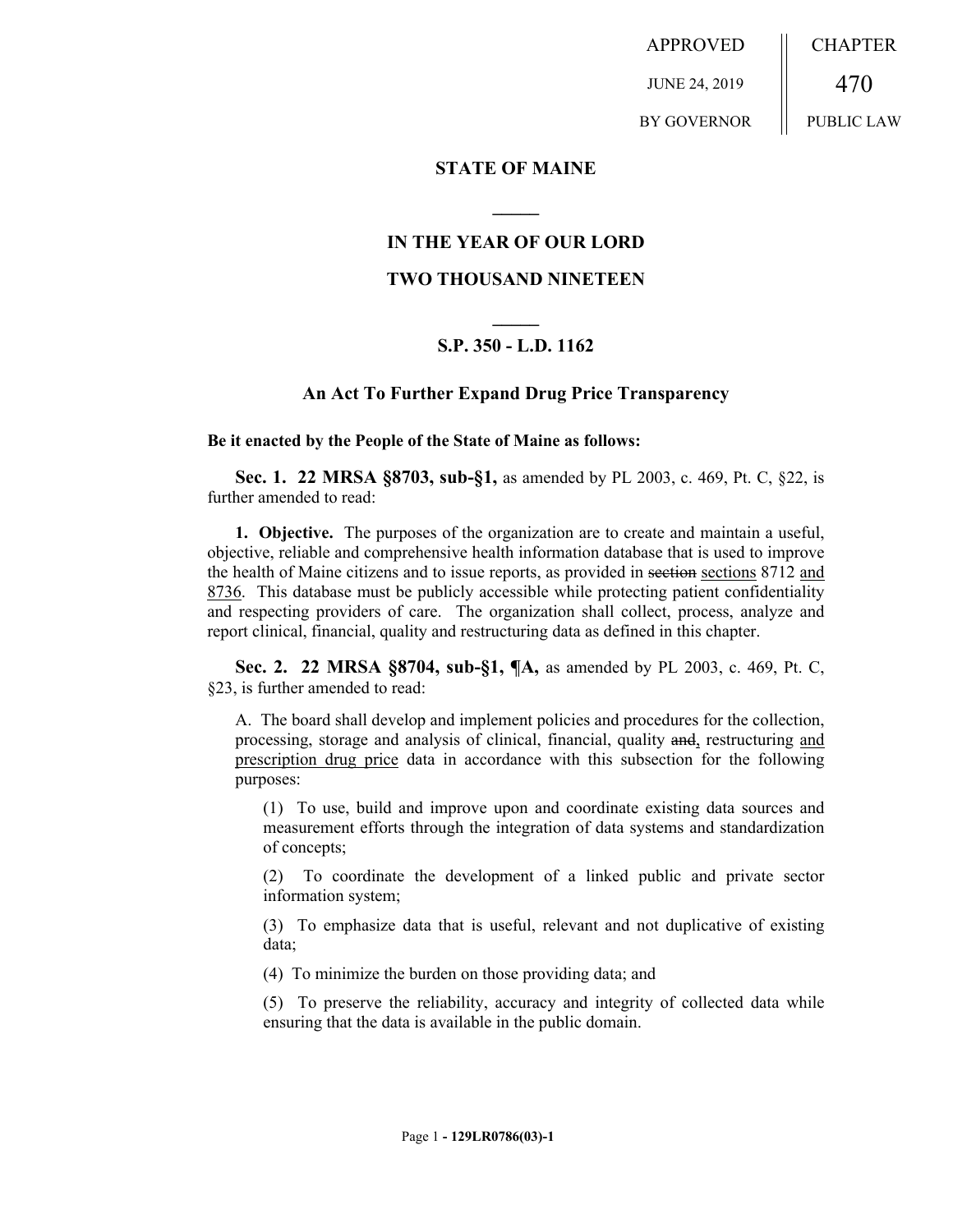**Sec. 3. 22 MRSA §8705-A, first ¶,** as enacted by PL 2003, c. 659, §2 is further amended to read:

The board shall adopt rules to ensure that payors and, providers, prescription drug manufacturers, wholesale drug distributors and pharmacy benefits managers file data as required by section 8704, subsection 1; that users that obtain health data and information from the organization safeguard the identification of patients and health care practitioners as required by section 8707, subsections 1 and 3; and that payors and, providers, prescription drug manufacturers, wholesale drug distributors and pharmacy benefits managers pay all assessments as required by section 8706, subsection 2.

**Sec. 4. 22 MRSA §8705-A, first ¶,** as amended by PL 2013, c. 528, §6 and affected by §12, is further amended to read:

The board shall adopt rules to ensure that payors and, providers, prescription drug manufacturers, wholesale drug distributors and pharmacy benefits managers file data as required by section 8704, subsection 1; that users that obtain health data and information from the organization safeguard the identification of patients and health care practitioners as required by section 8714, subsections 2, 3 and 4; and that payors and, providers, prescription drug manufacturers, wholesale drug distributors and pharmacy benefits managers pay all assessments as required by section 8706, subsection 2.

**Sec. 5. 22 MRSA §8705-A, sub-§3, ¶A,** as amended by PL 2007, c. 136, §4, is further amended to read:

A. When a person or entity that is a health care facility or, payor, prescription drug manufacturer, wholesale drug distributor or pharmacy benefits manager violates the requirements of this chapter, except for section 8707, that person or entity commits a civil violation for which a fine of not more than \$1,000 per day may be adjudged. A fine imposed under this paragraph may not exceed \$25,000 for any one occurrence.

**Sec. 6. 22 MRSA §8705-A, sub-§3, ¶A,** as amended by PL 2013, c. 528, §7 and affected by §12, is further amended to read:

A. When a person or entity that is a health care facility or, payor, prescription drug manufacturer, wholesale drug distributor or pharmacy benefits manager violates the requirements of this chapter, except for section 8714, that person or entity commits a civil violation for which a fine of not more than \$1,000 per day may be adjudged. A fine imposed under this paragraph may not exceed \$25,000 for any one occurrence.

**Sec. 7. 22 MRSA §8706, sub-§2,** as amended by PL 2007, c. 136, §5, is further amended to read:

**2. Permanent funding.** Permanent funding for the organization is provided from reasonable costs, user fees and assessments according to this subsection and as provided by rules adopted by the board.

A. Fees may be charged for the reasonable costs of duplicating, mailing, publishing and supplies.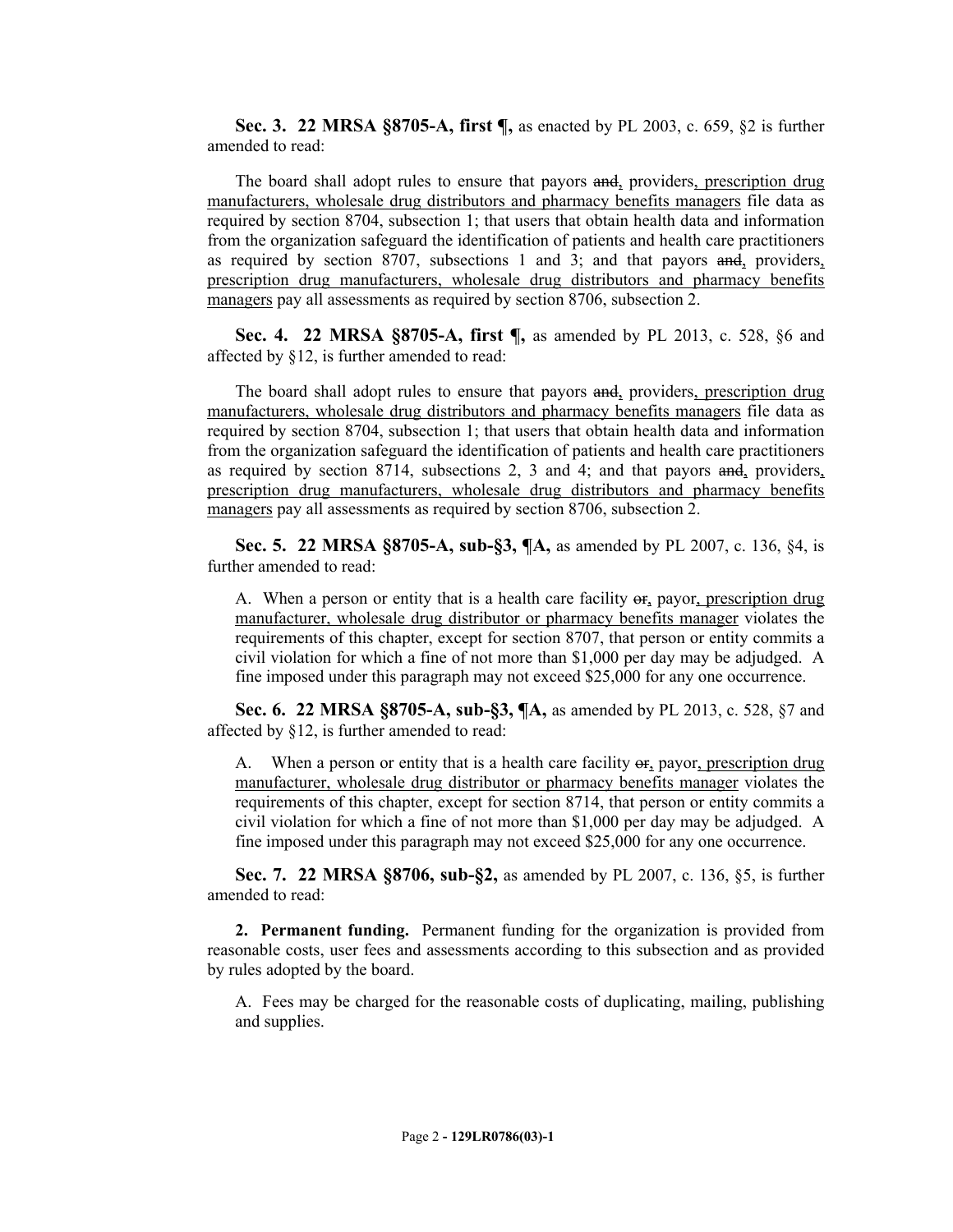B. Reasonable user fees must be charged on a sliding scale for the right to access and use the health data and information available from the organization. Fees may be charged for services provided to the department on a contractual basis. Fees may be reduced or waived for users that demonstrate a plan to use the data or information in research of general value to the public health or inability to pay the scheduled fees, as provided by rules adopted by the board.

C. The operations of the organization must be supported from  $3\frac{4}{3}$  sources as provided in this paragraph:

(1) Fees collected pursuant to paragraphs A and B;

(2) Annual assessments of not less than \$100 assessed against the following entities licensed under Titles 24 and 24-A: nonprofit hospital and medical service organizations, health insurance carriers and health maintenance organizations on the basis of the total annual health care premium; and 3rd-party administrators, carriers that provide only administrative services for a plan sponsor and pharmacy benefits managers that process and pay claims on the basis of claims processed or paid for each plan sponsor. The assessments are to be determined on an annual basis by the board. Health care policies issued for specified disease, accident, injury, hospital indemnity, disability, long-term care or other limited benefit health insurance policies are not subject to assessment under this subparagraph. For purposes of this subparagraph, policies issued for dental services are not considered to be limited benefit health insurance policies. The total dollar amount of assessments under this subparagraph must equal the assessments under subparagraph (3); and

(3) Annual assessments of not less than \$100 assessed by the organization against providers. The assessments are to be determined on an annual basis by the board. The total dollar amount of assessments under this subparagraph must equal the assessments under subparagraph  $(2)$ .; and

(4) Annual assessments of \$500 assessed by the organization against prescription drug manufacturers, wholesale drug distributors and pharmacy benefits managers.

The aggregate level of annual assessments under subparagraphs (2) and, (3) and (4) must be an amount sufficient to meet the organization's expenditures authorized in the state budget established under Title 5, chapter 149. The annual assessment may not exceed \$1,346,904 in fiscal year 2002-03. In subsequent fiscal years, the annual assessment may increase above \$1,346,904 by an amount not to exceed 5% per fiscal year. The board may waive assessments otherwise due under subparagraphs (2) and, (3) and (4) when a waiver is determined to be in the interests of the organization and the parties to be assessed.

**Sec. 8. 22 MRSA c. 1683, sub-c. 3** is enacted to read:

# **SUBCHAPTER 3**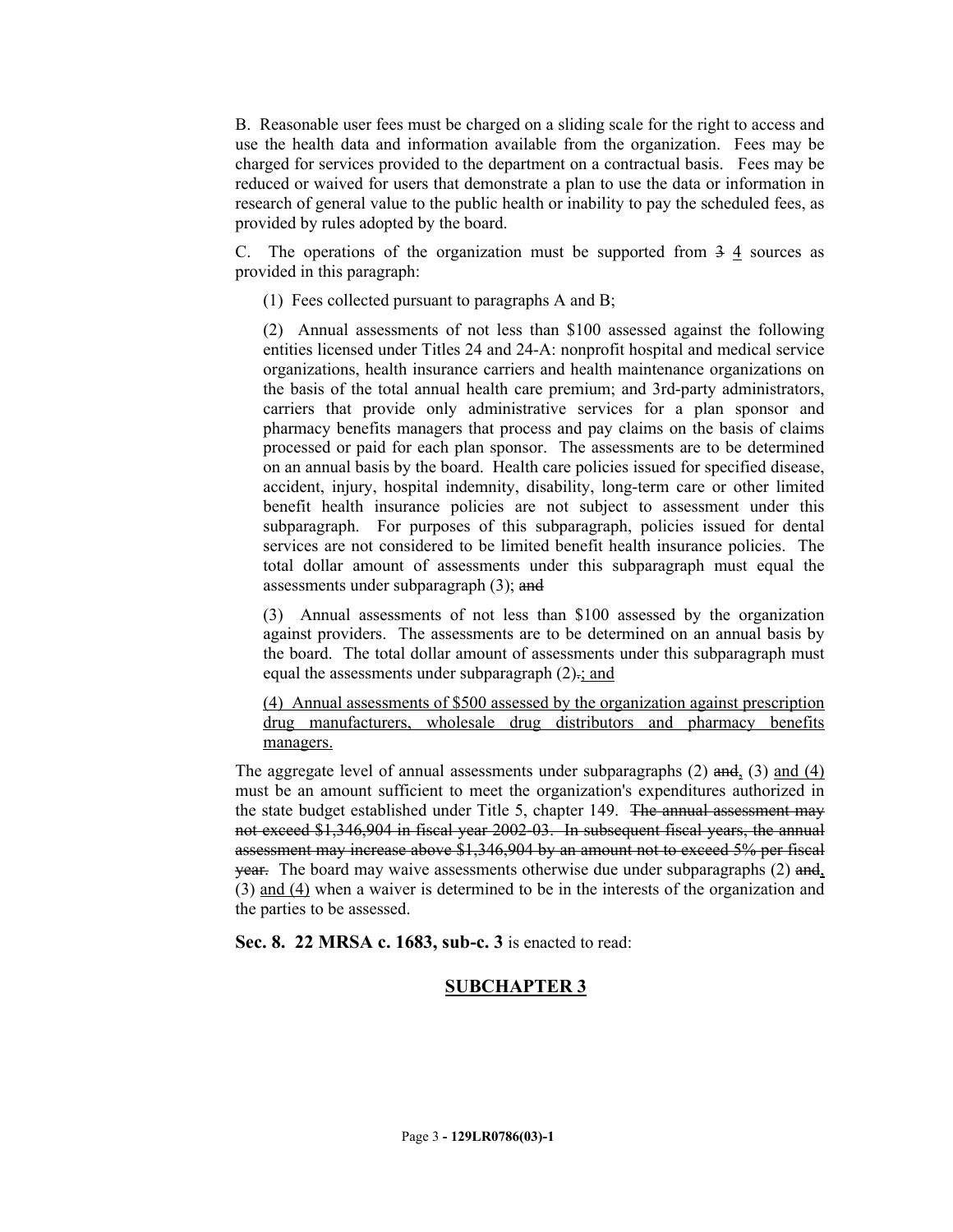# **PRESCRIPTION DRUG PRICING FOR PURCHASERS**

#### **§8731. Definitions**

As used in this subchapter, unless the context otherwise indicates, the following terms have the following meanings.

**1. Brand-name drug.** "Brand-name drug" means a prescription drug marketed under a proprietary name or registered trademark name, including a biological product.

**2. Generic drug.** "Generic drug" means a prescription drug, whether identified by its chemical, proprietary or nonproprietary name, that is not a brand-name drug and is therapeutically equivalent to a brand-name drug in dosage, safety, strength, method of consumption, quality, performance and intended use. "Generic drug" includes a biosimilar product.

**3. Manufacturer.** "Manufacturer" means a manufacturer of prescription drugs that are distributed in the State.

**4. Pricing component data.** "Pricing component data" means data unique to each manufacturer, wholesale drug distributor or pharmacy benefits manager subject to this subchapter that evidences the cost to each manufacturer, wholesale drug distributor or pharmacy benefits manager to make a prescription drug available to consumers and the payments received by each manufacturer, wholesale drug distributor or pharmacy benefits manager to make a prescription drug available to consumers, taking into account any price concessions, and that is measured uniformly among the entities, as determined by rules adopted by the organization pursuant to section 8737.

**5. Pricing unit.** "Pricing unit" means the smallest dispensable amount of a prescription drug that could be dispensed.

**6. Wholesale acquisition cost.** "Wholesale acquisition cost" means a manufacturer's listed price for sale to a wholesale drug distributor or other entity that purchases a prescription drug directly from the manufacturer, not including any price concessions.

#### **§8732. Drug price notifications and disclosures**

**1. Notifications by manufacturers.** No later than January 30, 2020 and annually thereafter, a manufacturer shall notify the organization when the manufacturer has during the prior calendar year:

A. Increased the wholesale acquisition cost of a brand-name drug by more than 20% per pricing unit;

B. Increased the wholesale acquisition cost of a generic drug that costs at least \$10 per pricing unit by more than 20% per pricing unit; or

C. Introduced a new drug for distribution in this State when the wholesale acquisition cost is greater than the amount that would cause the drug to be considered a specialty drug under the Medicare Part D program. For the purposes of this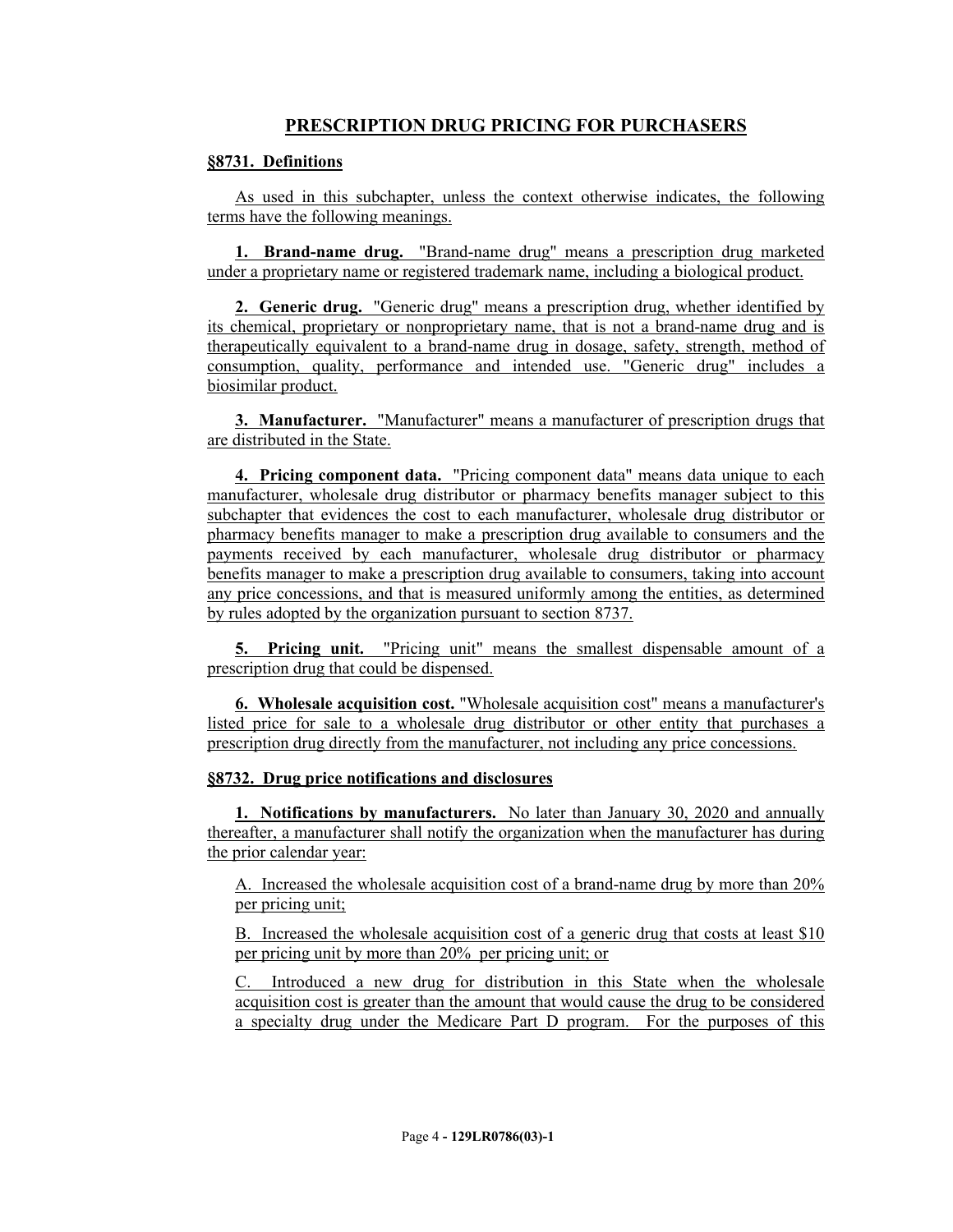subsection, "Medicare Part D" has the same meaning as in section 254-D, subsection 1, paragraph F.

**2. Disclosures by manufacturers, wholesale drug distributors and pharmacy benefits managers.** Within 60 days of a request from the organization relating to a specific prescription drug, a manufacturer, wholesale drug distributor or pharmacy benefits manager shall notify the organization of pricing component data per pricing unit of a drug.

# **§8733. Confidentiality**

Information provided to the organization as required by this subchapter by a manufacturer, wholesale drug distributor or pharmacy benefits manager is confidential and not a public record under Title 1, chapter 13, except that the organization may share information:

**1. Bureau of Insurance.** With the Department of Professional and Financial Regulation, Bureau of Insurance, to the extent necessary for the bureau to enforce the provisions of Title 24-A, as long as any information shared is kept confidential; and

**2. Aggregate.** In the aggregate, as long as it is not released in a manner that allows the identification of an individual drug or manufacturer, wholesale drug distributor or pharmacy benefits manager.

# **§8734. Registration requirements**

Beginning January 1, 2020, a manufacturer and wholesale drug distributor subject to this subchapter shall register annually with the organization in a manner prescribed by the organization.

# **§8735. Compliance**

**1. Certification of accuracy.** A manufacturer, wholesale drug distributor or pharmacy benefits manager that submits a notification or report to the organization pursuant to this subchapter shall submit with the notification or report a signed written certification of the notification's or report's accuracy.

**2. Civil penalty.** A manufacturer, wholesale drug distributor or pharmacy benefits manager that violates this subchapter commits a civil violation for which a fine of \$30,000 may be adjudged for each day of the violation.

**3. Audit.** The organization may audit the data submitted by a manufacturer, wholesale drug distributor or pharmacy benefits manager pursuant to this subchapter. The manufacturer, wholesale drug distributor or pharmacy benefits manager shall pay for the costs of the audit.

**4. Corrective action plan.** The organization may require a manufacturer, wholesale drug distributor or pharmacy benefits manager subject to this subchapter to develop a corrective action plan to correct any deficiencies the organization finds with the